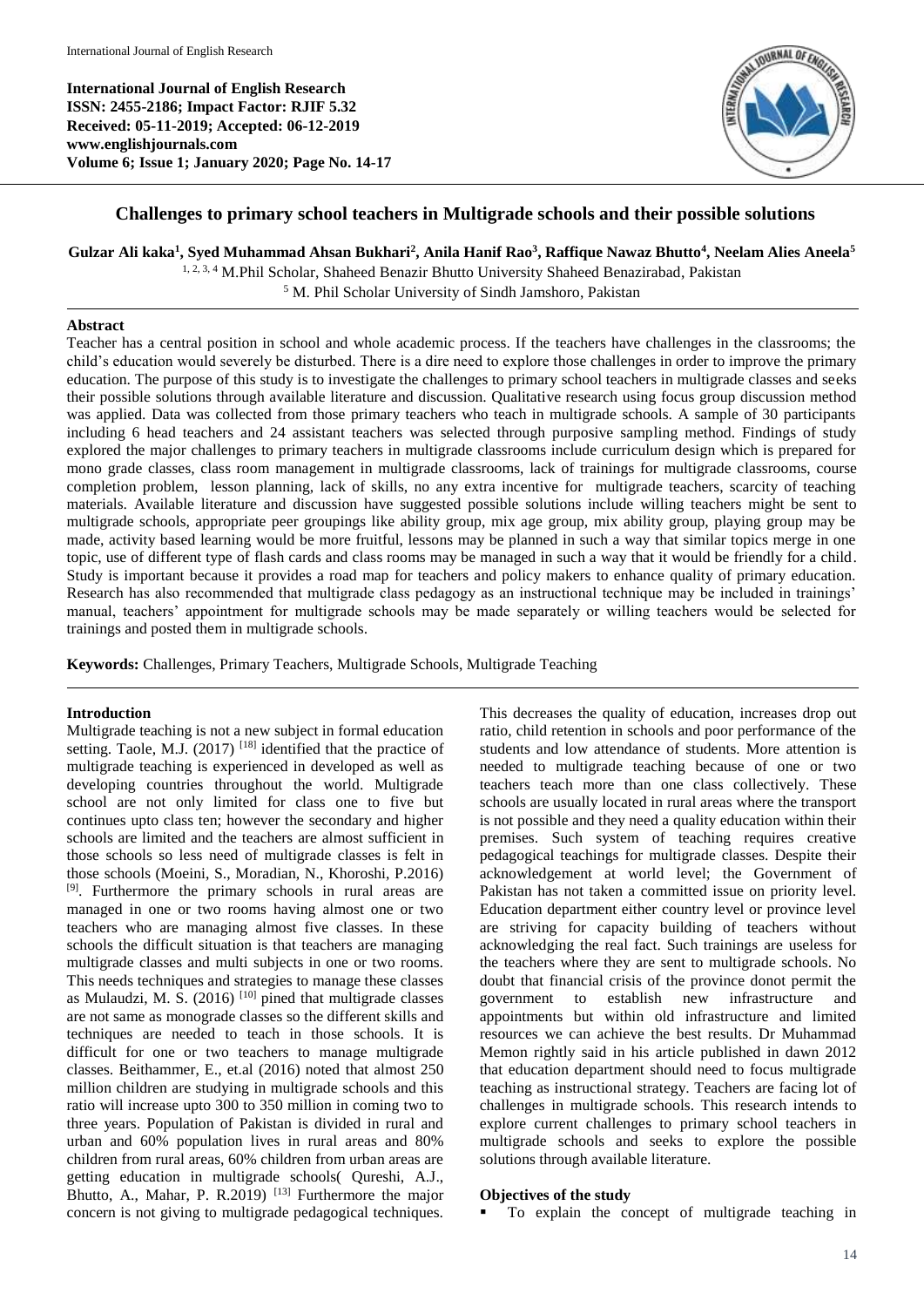multigrade schools.

- To study the current challenges to primary teachers at multigrade schools.
- To find out possible solutions of challenges through FGD and available literature.

#### **Research questions**

- What is multigrade teaching and multigrade schools?
- What are the current challenges to primary school teacher in multigrade schools?
- What are the possible solutions of challenges faced by the teachers in multigrade classes?

#### **Related literature**

Multigrade" is not a new concept for the educationists of the world but it is known with different names like non graded, multilevel, composite classes or multiage classes (Soofi, Z., Akhtar, et.al.2015, Khan, et.al. 2017)  $[17, 7]$ . Multigrade teaching is defined in different ways but the context is same for all. Berry, (2010), Cornish, (2010) as cited in Taole, M.J.  $(2017)$ <sup>[18]</sup> defined it as the class room in which a teacher has to teach the students of different grades. Barbetta, G. P., Sorrenti, G., Turati, G.(2018)<sup>[1]</sup> identified that multigrade teaching is not only practised in developing countries but also experienced in developed countries like 28% schools in United States, France 37%, Finland 70%, Netherland 53%, Italy 20%. This is another discussion either the multigrade classes are by choice or by need. UNDP started Millennium Development Goals (MDG) which focused on the universal primary education upto 2015 and different countries tried to achieve the target of MDG by setting multigrade schools in rural areas where one teacher was appointed to teach multigraded students in one class room. According to MDG task force monitoring report (2015) the major gaps were found regarding enrolment of the students. Now the sustainable Development Goals (SDG) by UN in which quality of education is focused. UNESCO (2015) suggested multigrade as an important tool to assist the developing countries in order to fulfill the mandate of EFA parameters. However a teacher in multigrade school has a sole responsibility as teaching role and principal role; so he felt lot of challenges in those schools. According to Khan, S., Farooq, R. A., Irshadullah, H. M. (2017) [7] the teachers are not willing to go in multigrade schools due to burden of all classes and subjects. Pakistan is facing lot of financial crisis so the then government formulated an education policy in which private persons were allowed to open private school and these schools were almost opened in urban areas (Dayan, U., Perveen, S., Khan, M. I. 2018) [2, 7]. Rural areas were pushed back in the field of education. One or two teachers in those remote areas were sent to teach three to five classes and the teachers are facing lot of challenges in those multigrade schools (Moeini, S., Moradian, N., Khoroshi, P. 2016). Tiernan, B., Casserly, A. M., Maguire, G. (2018) said that teachers are sent to multigrade schools who have no any experience of teaching in multigrade schools and they face lot of challenges resulting the education of rural areas is severely disturbed.

#### **Research methodology**

Qualitative research using focus group discussion was selected for data collection. FCD is the best technique for deep understanding of the problem (Cohen, et.al, 2007) Respondents for the research were selected through

purposive sampling. It is the type of non probability sampling. Participants were selected on the basis of their experience, performance and interest. The group members were free to view on every dimension of the topic. Three focus group discussions were arranged for the research. Average timing of discussion was one hour. Researcher arranged three focus group discussions in order to avoid any biasness.

#### **Population**

District Matiari was selected as population of the research. From the information obtained through the district government of Matiari there are 980 primary, secondary and higher secondary schools working in which 880 are primary schools. These 880 schools include almost 550 schools in which one or two teachers are working.

#### **Sampling**

Purposive sampling method was used for data collection. District Matiari consists of three Talukas includes Matiari, Hala and Saeedabad. A sample of 30 participants from Taluka Saeedabad was selected. 10 participants were selected for one focus group discussion. The detail is given below:

| Table 1             |           |                                     |              |                 |
|---------------------|-----------|-------------------------------------|--------------|-----------------|
| <b>Total</b>        | Focus     | <b>Focus</b>                        | <b>Focus</b> | Data            |
| <b>Participants</b> | Group: 1  | Group: 2                            | Group: 3     | <b>Required</b> |
|                     |           |                                     |              | 1. Challenges   |
|                     |           |                                     |              | to Primary      |
|                     | Head      | Head                                | Head         | teachers in     |
|                     |           | Teachers: 2 Teachers: 2 Teachers: 2 |              | multigrade      |
| 30                  | Assistant | Assistant                           | Assistant    | Schools.        |
|                     |           | Teachers: 8 Teachers: 8 Teachers: 8 |              | 2. Possible     |
|                     |           |                                     |              | solutions of    |
|                     |           |                                     |              | challenges.     |

#### **Data analysis**

Collected data was analyzed into themes. Thematic analysis is the best qualitative research method to analyze the rich data. Qualitative data is descriptive and detailed in nature so thematic analysis narrows down the rich data in a summarized way.

#### **Results and findings**

In this paper, the researchers report the perspectives of teachers and head teachers related to the multigrade classrooms and the challenges faced by them. The experienced participants were selected who worked in multigrade school since more than decade. Findings are categorized into following themes.

#### **Theme 1: Class Room Management**

Class room is like the laboratory of the school where all the activities are performed by the students and judged by the teachers. Almost all the participants asserted on the class room management as a big challenge because the monograde setting of classroom contain only one grade but multigrade classroom setting is different one and needs a disciplined strategy to manage. Most participants shared their experiences "we manage the classes into three sections like class ECE and one into one section, class two and three in section into two section and class three and four in third section". Enayati, T., Zameni, F., Movahedian, M. (2016)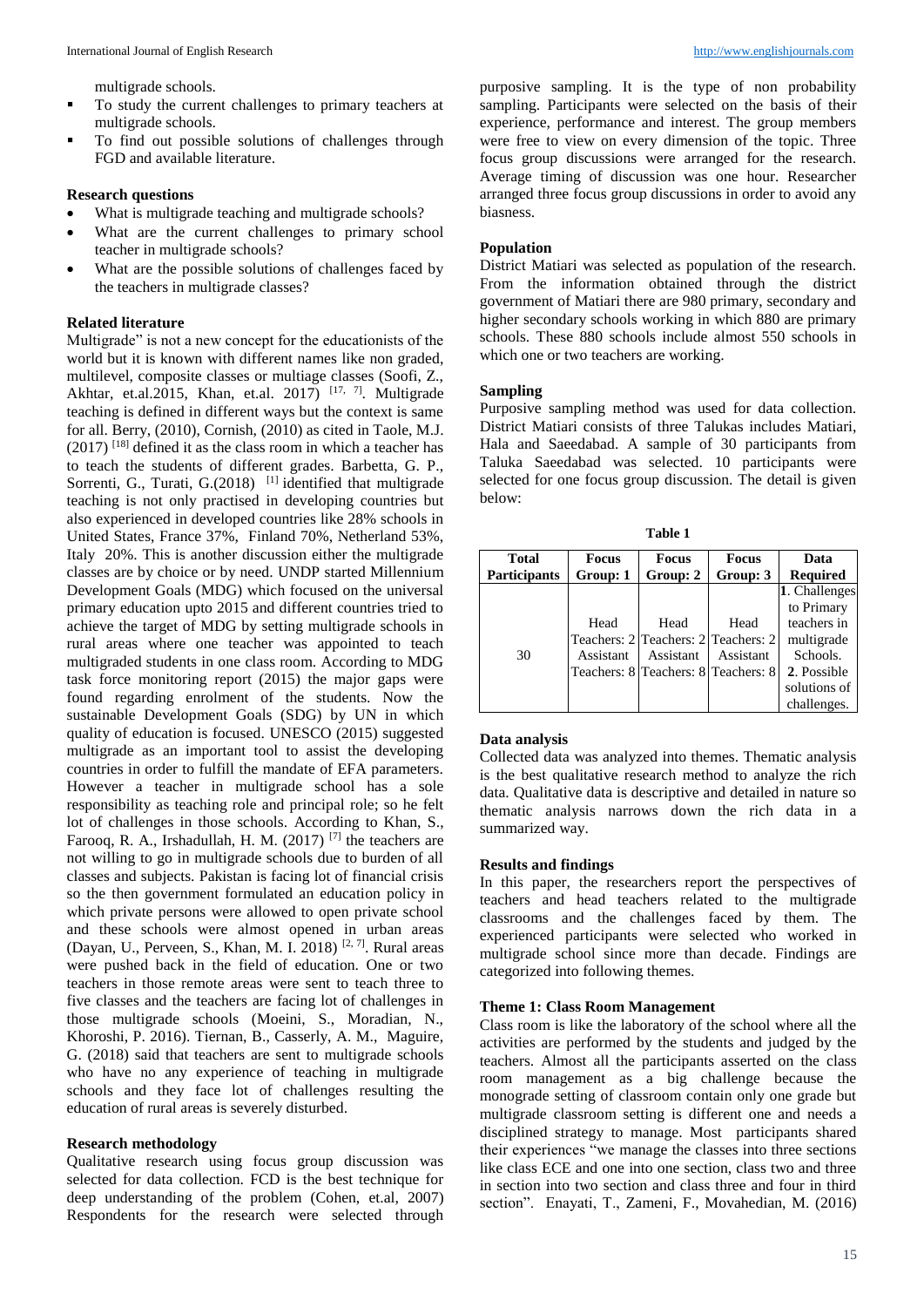suggested that groups of the students must be assigned the task and role of teacher would be the monitoring and teachers must think another task before completing the given task because in this way class room management would not be disturbed. Hyry-Beihammer, E. K., Hascher, T. (2015) advised a strategy named "Peel off" in which the teacher gives separate time to prepare for a planned task, when the students get prepared for that task they come on their desks and perform the task. Muthambi, S. K. (2016) proposed a peer tutoring strategy to manage multigrade classrooms and increase performance of the students in those classes. Furthermore he shared the finding his study in which he made two groups; one experimental group and other control group, he found that peer tutoring strategy group showed more results than control group. He recommended peer tutoring as a best strategy in multigrade classes.

### **Theme 2: Curriculum Structure**

Curriculum is the road map for school and teachers. A teacher is the implementer of curriculum in the class. As the multigrade setting of the class is totally different from the monograde so it needs a different road map. Current curriculum addresses only monograde classes. The topics have little alignment create major hindrances for teachers to manage multi classes within limited time. Taole, M. J.  $(2017)$ <sup>[18]</sup> proposed that curriculum of multigrade classes need to include such topics which are integrated and easy to select a common topic for multigrade class.

# **Theme 3: Lack of Skills in Multigrade Multigrade Teaching (MGT)**

Brown (2008) as cited in Taole, M. J. (2017) [18] identified that multigrade teachers are different from others and they need not only deep understanding of the subjects but also need strategies and skills to deliver the ideas which can be more accessible to the learners. Majority of the participants acknowledged that teachers almost take trainings of monograde classes, so they lack skills of multigrade classes. Majority of the participants denied to participate in any training conducted by the Education department. They all asserted that no any training pertaining to MGT has been organized by the education department however one of the participant affirmed to participate in a training organized by Agha Khan University on the multigrade teaching. Nawab, A.,(2011) as cited in Khan, S., Farooq, R. A., Irshadullah, H. M.  $(2017)$ <sup>[7]</sup> conducted an action research study on strategies of MGT with the name School Improvement in Multigrade Situation (SIMS) in four Project schools of Karachi, said that the course enhanced the pedagogical skills of teachers and learners' performance.

# **Theme 4: Equal Incentives for Monograde and Multigrade Teachers**

Participants argued that the multigrade teachers work load is more than that of monograde but the government incentives are equal for both classes. Participants further said that a teacher in multigrade is bound to remain in the class because his one casual leave affect the whole school, so a teacher usually doesn't avail the leaves but there is equal incentive for both type of teachers. Mulaudzi, M.S. (2016) [10] in his research acknowledged that the teacher in monograde school avail more leaves than that of multigrade school. After such acknowledgment, the multigrade teachers

deserve more incentive than monograde teachers. One of the participant argued that as the different teaching staff posts are advertised by the Education department like PST, JEST, EST, SEST, ECT, the multigrade posts may be advertised separately as MST (Multigrade School Teacher) BPS-12 or 15. Another participant suggested that Education department might select the willing teachers for multigrade schools from current PST faculty for training in multigrade classes and transferred them in those schools with special increments.

#### **Conclusion**

Primary education in Pakistan suffered a lot due to many challenges. Especially in the primary schools of rural areas, one teacher is posted in a school where he has to teach five to six classes. Research revealed that those teachers face lot of challenges during class management and in other academic process. Mostly they don't complete the courses. Curriculum is prepared for monograde schools and rare alignment is observed in the topics, so the difficulty is felt in making peer groups and collective class teaching. Trainings are conducted for monograde classes only so the teachers lack skills of multigrade pedagogy when they posted in multigrade schools. Participants suggested to increase the incentives of MGT and future appointments may be initiated by creating new posts of multigrade schools as MST-BPS 12 or 15.

### **References**

- 1. Barbetta GP, Sorrenti G, Turati G. Multigrading and child achievement. University of Zurich, Department of Economics, Working Paper, 2018, 275.
- 2. Dayan U, Perveen S, Khan MI. Transition from Pre-Service Training to Classroom: Experiences and Challenges of Novice Teachers in Pakistan. FWU Journal of Social Sciences. 2018; 12(2):48.
- 3. Enayati T, Zameni F, Movahedian M. Classroom Management Strategies of Multigrade Schools with Emphasis on the Role of Technology. Interdisciplinary Journal of Virtual Learning in Medical Sciences (IJVLMS). 2016; 7(2):165-179.
- 4. Hyry-Beihammer EK, Hascher T. Multi-grade teaching practices in Austrian and Finnish primary schools. International Journal of Educational Research. 2015; 74:104-113.
- 5. Khazaei Leila, Parvin Ahmadi, Farideh Rahmani, Hamed Bakhshi, Javad Gholipour, and Reza Hosseinpour. "Challenges and disadvantages of multigrade teaching: qualitative research, 2016.
- 6. Kucita P, Maxwell TW. Multi-grade teaching in Bhutan: Congruency amongst policies, teacher education, and practices. EIPEducational Innovation, 2016, 1.
- 7. Khan S, Farooq RA, Irshadullah HM. Investigating the Status of Multi-Grade Teaching at Elementary Level in the Province of Khyber Pukhtoonkhwa (Pakistan). Journal of Social Sciences & Humanities, 1994-7046,  $25:1$ .
- 8. Kivunja C, Sims M. Perceptions of Multigrade Teaching: A Narrative Inquiry into the Voices of Stakeholders in Multigrade Contexts in Rural Zambia. Higher Education Studies. 2015; 5(2):10-20.
- 9. Moeini S, Moradian N, Khoroshi P. Developing Multigrade Classes using SWOT Analysis. Mediterranean